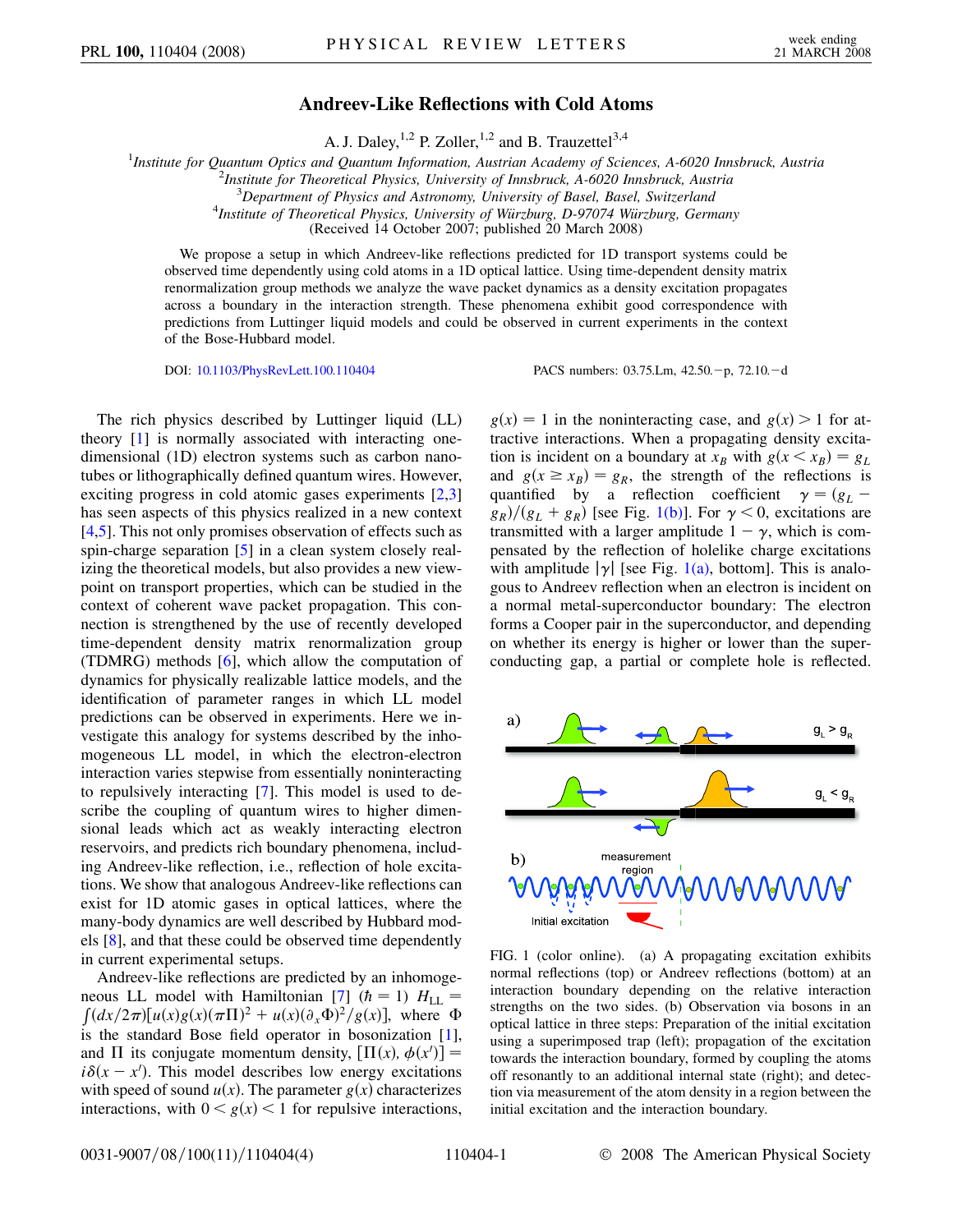Here there is no gap, and so the holes reflected are partial holes [[7](#page-3-6)]. This phenomenon is manifest in several effects predicted for transport through quantum wires—such as oscillations of the nonlinear current voltage characteristics and the appearance of fractional charge excitations in the finite frequency current noise [\[9](#page-3-8)]. However, imperfections including contact resistance between quantum wires and the attached electron reservoirs have so far prevented these effects from being observed. In this sense, cold atoms in optical lattices would constitute an ideal physical system in which Andreev-like reflections can be observed.

We study dynamics on the lattice because the physics of atoms in optical lattices is well understood on a microscopic level [\[8\]](#page-3-7), and TDMRG methods allow exact computation of the dynamics. We first investigate an extended Hubbard model with off-site interactions for spin-polarized fermions (or hard-core bosons), which corresponds in the continuum limit to a Luttinger liquid [[1](#page-3-0)]. The Hamiltonian is given by  $(h = 1)$ 

<span id="page-1-0"></span>
$$
\hat{H} = -J\sum_{\langle i,j\rangle} \hat{c}_i^{\dagger} \hat{c}_j + \sum_i V_i \hat{n}_i \hat{n}_{i+1} + \sum_i \varepsilon_i \hat{n}_i, \qquad (1)
$$

where  $\hat{c}_i$  annihilates a fermion (or boson) on site *i*, *J* is the tunneling rate between neighboring sites,  $n_i = \hat{c}_i^{\dagger} \hat{c}_i$  is the number operator for particles on site  $i$ ,  $V_i$  is the nearest neighbor interaction energy, and  $\varepsilon_i$  denotes the energy offset of site *i* due to external potentials. This Hamiltonian is valid for *J*,  $V_i \bar{n} \ll \omega$  with  $\bar{n}$  the mean density, and  $\omega$  the band separation. In the limit  $aV_i/v_F \ge$ 1, where  $v_F$  is the Fermi velocity and  $a$  the lattice spacing, the connection between LL physics and this model is approximately given by  $g_i = 1/\sqrt{1 + aV_i/v_F}$ .

Off-site interactions can be generated with Fermions, e.g., using polar molecules or by coupling to Rydberg states, or with hard-core bosons by loading strongly interacting atoms into excited Bloch bands [\[10\]](#page-3-9). However, the natural experimental situation is to have short-range contact interactions between atoms, as described by the Bose-Hubbard model including only on-site interactions, with Hamiltonian  $(h = 1)$ 

$$
\hat{H} = -J\sum_{\langle i,j\rangle} \hat{b}_i^{\dagger} \hat{b}_j + \sum_i U_i \hat{n}_i (\hat{n}_i - 1) + \sum_i \varepsilon_i \hat{n}_i. \tag{2}
$$

Analogously to Eq. [\(1](#page-1-0)),  $\hat{b}_i$  annihilates a boson on site *i*,  $n_i = \hat{b}_i^{\dagger} \hat{b}_i$ , and  $U_i$  denotes the on-site interaction energy shift between two atoms. This Hamiltonian is valid in the limit where  $J, U_i \bar{n} \ll \omega$ . Note that in the limit  $|U_i/J|, |U_i/\varepsilon_i| \gg 1$  and with a mean filling factor  $\bar{n} \ll 1$ we can obtain the off-site interactions of the extended Hubbard Hamiltonian, Eq. [\(1](#page-1-0)), directly from on-site interactions. Restricting to the manifold of states containing only singly occupied sites, we obtain off-site interactions in perturbation theory as  $V_{i, \text{eff}} = -J^2/U_i - J^2/U_{i+1}$ . Below we go beyond this limit in our numerical calculations.

We begin by studying dynamics in the extended Hubbard model, Eq. [\(1](#page-1-0)), before returning to the Bose-Hubbard model below. We consider an initial density excitation formed by a local dip in the external potential [e.g., from a focused laser beam, see Fig.  $1(b)$ ],

$$
\varepsilon_i = -\theta(-t)\varepsilon_0 \exp[-(i - x_0)^2/(2\sigma^2)] + \varepsilon_R F(i). \quad (3)
$$

We compute the ground state of the Hamiltonian  $(1)$ , and then at  $t = 0$ , we switch off the local dip suddenly, leaving a Gaussian shaped density excitation centered on site  $x_0$ with width  $\sigma$  and amplitude controlled by  $\varepsilon_0$ . The last term denotes the change in potential at the barrier, with  $F(x)$ varying linearly across the width of the barrier  $(M_b \text{ sites})$ ,  $F(i) = 0, i < x_b; F(i) = (i - x_b)/M_b, x_b \le i \le x_b + M_b;$  $F(i) = 1$ ,  $i > x_b + M_b$ . The interaction  $V_i$  also varies as  $V_i = V_L + (V_R - V_L)F(i)$ , and initially we will consider a sharp barrier,  $M_b = 1$ . The parameter  $\varepsilon_R$  should be adjusted so that the density on each side of the barrier is approximately the same. Note that this is only possible in the range  $|V_L - V_R| \leq J$ , as otherwise large density oscillations are observed near the boundary. The initial ground state and propagation are computed by quasiexact imaginary and real time evolution, respectively, with Hamiltonian [\(1\)](#page-1-0), using TDMRG methods [[6](#page-3-5)], which provide an adaptive decimation of the Hilbert space. We performed convergence tests to ensure the accuracy of our results (see [\[11\]](#page-3-10) for a general analysis of the accuracy of these methods), and estimate errors smaller than a few percent in the presented values.

In Figs.  $2(a)$  and  $2(b)$  we show shaded plots of the atom density at each site varying with time. The initial density excitation splits into right- and left-moving excitations, with the right-moving excitation giving rise to reflected and transmitted excitations after incidence on the bound-ary. Figure [2\(a\)](#page-2-0), for which  $V_L = 0$  and  $V_R = J$ , shows normal reflection of the excitation, where two lower density excitations are produced. In Fig.  $2(b)$ , where  $V_R =$  $-J$ , an Andreev-like reflection is observed, with a hole excitation reflected that corresponds to a lower density at the sites it occupies. Commensurately, a larger amplitude excitation is transmitted at the interaction boundary.

We can quantify this process by defining the amplitude of a density excitation to be the total integrated change from the background density over the sites containing the excitation. The reflection coefficient *R* naturally follows as the ratio of amplitudes of the reflected and incident excitations. In practice, we identify a group of sites between the original location of the density excitation and the interaction boundary as the measurement region. As shown in Fig.  $2(c)$ , the density in the measurement region increases and then decreases as the initial right-moving excitation passes, then we observe either an increase or decrease in the density resulting from normal or Andreevlike reflections, respectively. We then compute *R* as the ratio of the peak values in each of these time periods. Note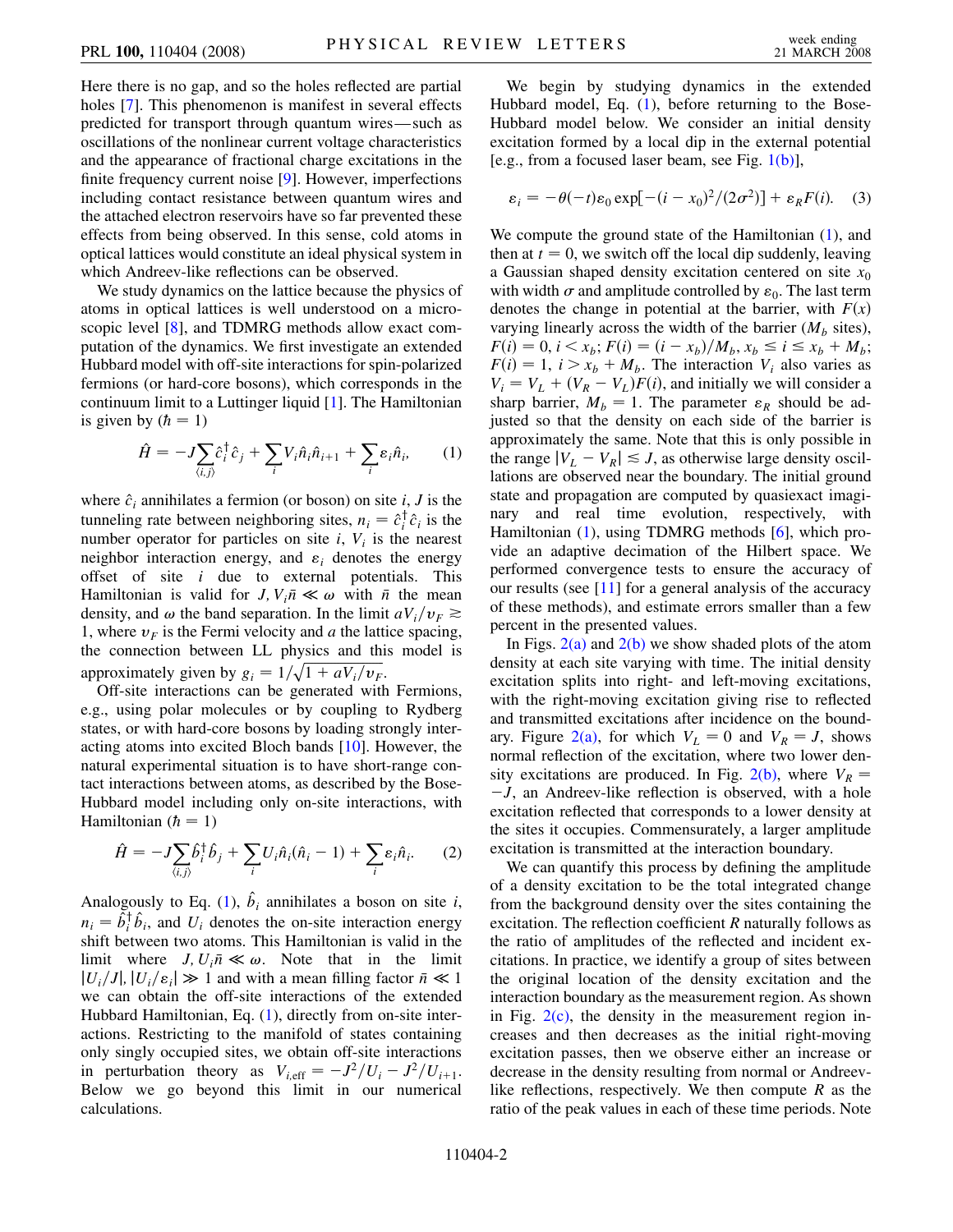<span id="page-2-3"></span>

<span id="page-2-0"></span>FIG. 2 (color online). Numerical simulation results for propagation of an initial density excitation ( $\varepsilon_0 = 2J$ ,  $\sigma = 3$ ,  $x_0 = 45$ ) across an interaction boundary from  $V_L = 0$  to varying  $V_R$  at  $x_b = 90 \ (M_b = 1)$ , with open boundary conditions. (a) Shaded density plot for  $V_R = J$ , showing a normal (positive density) reflection at the boundary. (b) Shaded density plot for  $V_R = -J$ , showing an Andreev (negative density, or hole) reflection at the boundary. (c) Difference from the initial value of the integrated density over sites 60–75, showing an initial peak due to propagation of the initial density excitation, and a secondary maximum ( $V_R = J$ , dashed line) or minimum ( $V_R = -J$ , solid line) due to the reflected excitation. (d) Reflection coefficients as a function of  $V_R$ , showing the comparison between simulation values (solid line) and estimated parameters from LL theory using numerically computed Luttinger parameters [from Eq. ([4\)](#page-2-2), dashed line] and the analytical form  $g = 1/\sqrt{1 + aV_i/v_F}$  (dotted line). The inset shows the dependence on the depth  $\epsilon_0$  with  $\sigma = 2$  (solid lines) and  $\sigma = 4$  (dashed lines) for  $V_R = -0.5J$ (upper curves) and  $V_R = -J$  (lower curves), computed from measurement sites 50–70.

that this definition can be used operationally in an experiment, where the integrated density over several sites can be measured, e.g., using fluorescence or phase-contrast imaging with a focused laser [see Fig.  $1(b)$ ].

In Fig. [2\(d\)](#page-2-0) we plot the reflection coefficient *R* for  $-J <$  $V_R < J$ , choosing  $V_L = 0$ ,  $\varepsilon_0 = 2J$ , and  $\sigma = 3$ , and see clearly the crossover from Andreev to normal reflection. The quantitative values, though not the variation with  $V_R$ , are dependent on the size of the initial excitation, as shown in the inset of Fig.  $2(d)$ . In order to compare our results with the known analytical result from LL theory, we extracted approximate Luttinger parameters  $g_{\text{eff}}$  for the ground states of our extended Hubbard model, Eq. ([1](#page-1-0)), at the background density value for each  $V_R$ . This was done by computing density-density correlations and fitting the standard form for these in a LL [[1](#page-3-0)],

<span id="page-2-2"></span>
$$
\langle \hat{n}_0 \hat{n}_r \rangle \approx -\frac{g_{\text{eff}}}{2\pi^2 r^2} + A \cos(2\pi \bar{n}r) \left(\frac{1}{r}\right)^{2g_{\text{eff}}},\qquad(4)
$$

where *A* is a constant, and  $\bar{n}$  is the mean occupation per lattice site. Using these values we computed approximate reflection coefficients, which are plotted in Fig.  $2(d)$ . They show very good quantitative agreement with *R* in our simulations for  $V_R > 0$ , and only small deviations for  $V_R <$ 0, especially for initial density excitations containing approximately one particle. This agreement is better than might be expected, and demonstrates both the generality of LL theory in its applicability to low energy states of 1D systems and its continued applicability when we introduce by hand the boundary in the interaction strength. For comparison we have also computed  $g_{\text{eff}}$  based on the approximate analytical expression.

We now investigate the time propagation of the excitations when  $V_i$  varies linearly over  $M_b$  sites, which provides a more realistic treatment of barriers that might be created in a real experiment. An example shaded plot of the atom density at each site for an excitation exhibiting Andreevlike reflection is shown in Fig.  $3(a)$ . The extended length barrier spreads the resulting reflected and transmitted excitations in space [cf. Fig.  $2(b)$ ]. However, the total amplitude of the reflected wave packet is actually increased, as is seen in Fig. [3\(b\),](#page-2-1) where we plot the reflection coefficient *R* as a function of  $M<sub>b</sub>$  for different amplitudes of the incident excitation. This brings the reflection coefficients closer to the values obtained from the effective LL parameters. The finite-width barrier also smooths the local density minima or maxima that appear at the boundary in the ground state [see Fig.  $3(a)$ ].

To provide a simpler experimental implementation, we consider the dynamics of excitations at an interaction boundary in the Bose-Hubbard model. In the perturbation theory limit, it follows from  $|J/U| \ll 1$  that  $|V_{i\text{eff}}| \ll J$ , and thus the amplitude of all reflections will be extremely small. However, with numerical simulations we can treat the system beyond the limit in which perturbation theory is valid. In Fig.  $4(a)$  we show results in which a density excitation (created as for the extended Hubbard model)



<span id="page-2-1"></span>FIG. 3 (color online). Reflections of a density excitation ( $\varepsilon_0$  = 2*J*,  $x_0 = 45$ ,  $x_b = 90 - M_b$  from a thick boundary with  $V_i$ varying from  $V_L = 0$  to  $V_R = -J$  linearly over  $M_b$  lattice sites. (a) Shaded density plot showing reflection of an initial density excitation with  $\sigma = 3$  from a boundary with  $M_b = 10$ , showing the considerably broader reflected wave produced by the thick boundary. (b) Reflection coefficient as a function of barrier thickness  $M_b$  (measurement sites 55–85), showing an increase in the amplitude of the negative density reflection as the barrier is increased, for initial wave packets with  $\sigma = 3$  (solid line) and  $\sigma = 2$  (dashed line). The amplitude is also slightly larger for the narrower initial wave packet.  $\varepsilon_0(t=0) = 2J$ .